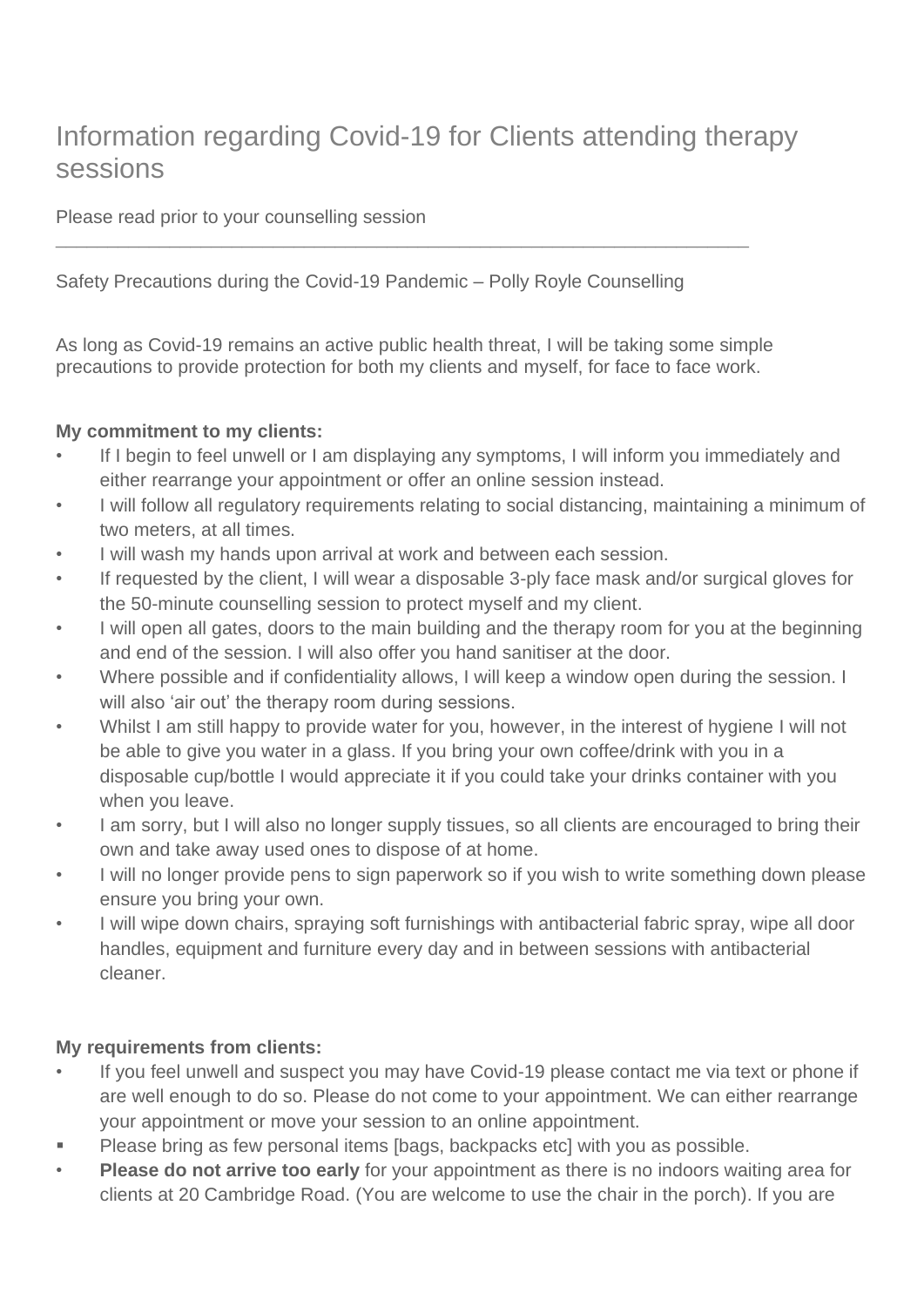coming by car, please feel free to use our drive to park as there are parking restrictions in the road.

- On arriving at my house, please could you wait either in your car or in the porch if you are on foot. If you arrive very early you may be asked to remain outside until I have had adequate time to disinfect and prepare the room for use.
- I will come and meet you a couple of minutes before your appointment. Please could you wear a mask as you walk through to the counselling room with me? You may then remove your mask once we are seated in the counselling room. Please maintain a minimum distance of 2 metres at all times.
- **Please try not to be late**. I understand 'life happens' and sometimes a delay is unavoidable, however, under the restrictions of this pandemic, I now have to work to a more strict appointment time so as to minimise movement and contact with others.
- (I apologise for the last 3 points and would be very appreciative of your understanding that I can't give you the flexibility to your appointment time that you may have been used to in the past.)
- Each client must use hand sanitiser upon entry of any building and therapy room. Sanitising gel will be available in the therapy room.
- **Please use your own toilet at home before coming to your appointment**.
- Compliance with all regulatory requirements relating to social distancing. Maintaining a minimum of two meters distance from the therapist at all times.
- Please adhere to the recommended HSE coughing & sneezing guidelines.
- Allow the therapist to open the therapy room door for you upon arrival and leaving.
- I ask you not to touch any surfaces in the therapy room (apart from your chair or sofa).
- If you choose to bring your own drink, please ensure the bottle/cup is taken away with you.
- Ensure that any tissues used are disposed of as above and not left in the therapy room.
- Please note, PPE is not a requirement, however, should you wish to wear gloves and/or a face mask whilst attending and you have one of your own, that you bring it with you from home. PPE will not be supplied.
- When your session is over, I ask that you leave the premises as promptly as possible to allow me to time to clean in preparation for the next client.
- For Contact Tracing purposes, all clients will be required to complete a Covid-19 screening form (sample below) at the beginning of each appointment, which will include a request for permission to allow Polly Royle Counselling to release their First Name and Mobile number to the relevant bodies should such a request be made. I will of course adhere to our contract regarding confidentiality between myself and my client.

This is a period of rapid change for us all and the sources I have taken information from to write this document are updated frequently to reflect the latest information – If you are uncertain of any information requested or given by me, please feel free to check the links provided by the Government, NHS and Public Health England to make sure the details are still relevant. Please feel free to contact me if there is anything further you wish to discuss regarding these measures.